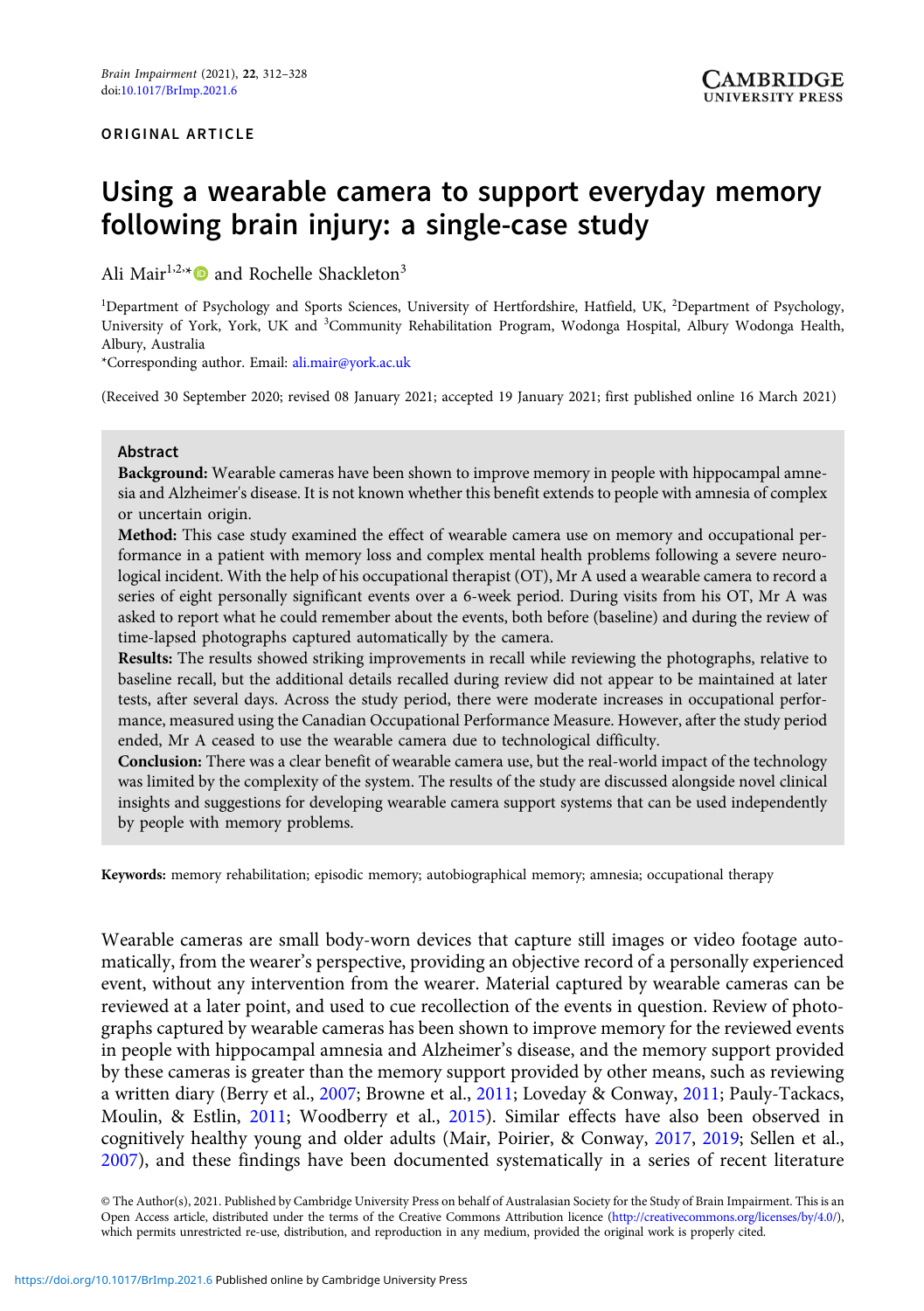reviews (Allé et al., [2017](#page-14-0); Arvola, Blomkvist, & Wahlman, [2017;](#page-14-0) Chow & Rissman, [2017;](#page-14-0) Dubourg, Silva, Fitamen, Moulin, & Souchay, [2016;](#page-15-0) Silva, Pinho, Macedo, & Moulin, [2016](#page-15-0)).

In addition to improvements in memory performance, the use of wearable cameras has also been associated with improvements in mental health outcomes in some patient studies. For example, following a wearable camera intervention, a reduction in depressive symptoms was observed in people with Alzheimer's disease (Silva et al., [2017\)](#page-15-0), and a reduction in stress levels and increase in confidence was described in a patient with mild cognitive impairment (Browne et al., [2011](#page-14-0)). Increased confidence in social interactions was also described in another patient with hippocampal amnesia (Loveday & Conway, [2011\)](#page-15-0). These additional benefits may be mediated by memory improvements, or they may be a direct result of reviewing the photographs, which participants often describe as a pleasurable experience. In a study of healthy adults, participants rated their experience of reviewing wearable camera photos as more surprising, more exciting, more emotional and more helpful compared to reviewing written diary entries, and reported feeling more alert, remembering more and experiencing more episodic 'reliving' of their memories when reviewing the photographs (Silva, Pinho, Macedo, & Moulin, [2013](#page-15-0)). In contrast, wearable camera use was not associated with any improvement in anxiety and depression symptoms in a patient with Korsakoff syndrome, who found the camera intrusive and resented that it reminded her of her memory impairment (Svanberg & Evans, [2014](#page-15-0)), and did not improve anxiety or depression symptoms in a patient with acquired brain injury (Brindley, Bateman, & Gracey, [2011\)](#page-14-0), although recall improved in both cases. The factors contributing to the various non-memory outcomes in wearable camera studies, therefore, remain uncertain.

Despite increasing evidence of successful wearable camera memory support, only a small number of case studies have examined the effects in people with memory impairments. These studies predominantly involve patients with clear hippocampal pathology (e.g., Berry et al., [2007](#page-14-0); Loveday & Conway, [2011\)](#page-15-0) or neurodegenerative disorders known to affect the hippocampus (e.g., Woodberry et al., [2015](#page-16-0)), and it is not clear whether the findings are generalisable to cases where memory deficits are the result of non-hippocampal or more widespread lesions, or of psychogenic or uncertain origin. Correspondingly, it is not known whether wearable cameras can also improve well-being of these patients.

This study examines the effect of wearable camera use on memory and occupational performance in a patient with severe anterograde memory impairment where the underlying pathology is unclear. The aim was to investigate whether reviewing wearable camera photographs led to improved event recall, thus extending the findings from hippocampal patients. We were also interested in whether there were any improvements in occupational performance (i.e., performance of everyday tasks) across the intervention period, which would indicate an increase in independence and participation. These outcomes are often associated with quality of life, mental health and caregiver burden (Goverover, Genova, Smith, Chiaravalloti, & Lengenfelder, [2016;](#page-15-0) Jenkinson, Ownsworth, & Shum, [2007;](#page-15-0) Magliano et al., [2000](#page-15-0); Ormel, Rijsdijk, Sullivan, van Sonderen, & Kempen, [2002](#page-15-0); Waters, [1995\)](#page-16-0).

#### Case description

Mr A is a 48-year-old man who was hospitalised following a tonic–clonic seizure at home in 2017, approximately 18 months before the present investigation. Mr A's wife estimated that the seizure lasted around 1 minute. Mr A had no previous history of seizures. He was taken to the hospital by ambulance, and on admission had a Glasgow Coma Scale rating of 9. He was described as having prolonged postictal delirium, with aggressive behavior that lasted for 4 days. Mr A spent 1 month on the hospital's acute ward, where he continued to be confused and disorientated. The occupational therapist (OT) on the acute ward reported that Mr A had difficulty with new learning, orientation, recall, navigation, planning and processing, though a formal cognitive screen was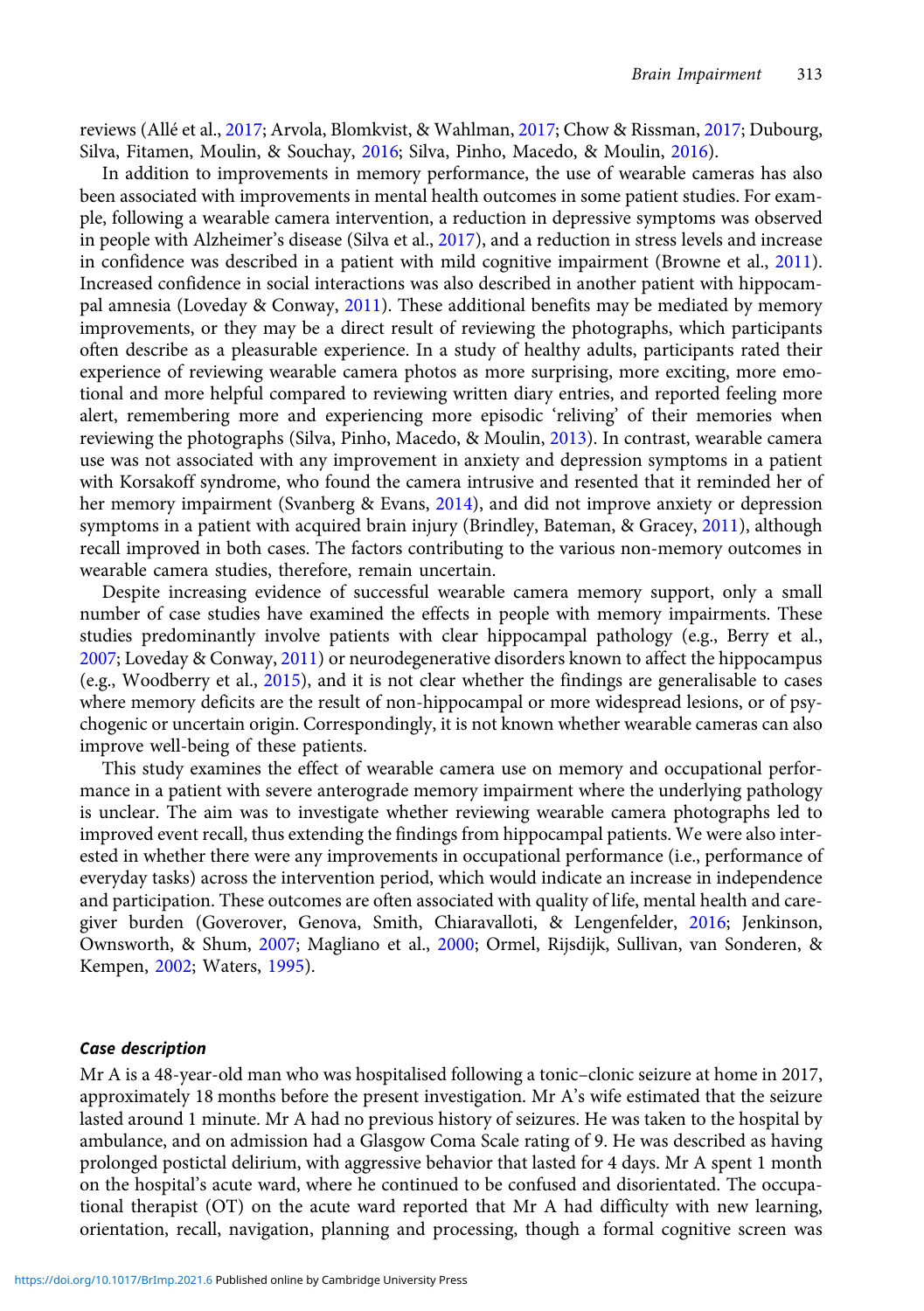not administered at that time. His notes describe both anterograde and retrograde amnesia, the latter characterised by the inability to remember anything since a birthday dinner 2.5 months before the seizure.

An MRI scan carried out 9 days post-seizure showed mild hyperintensity within the hippocampi in a symmetric distribution, posteriorly and bilaterally. This was interpreted by the radiologist as transient seizure-induced oedema due to neuroexcitation. The scan also showed hyperintensity in the left corona radiata, which was likely related to previous ischaemia, though no other site of previous infarction was identified.

During his time on the acute ward, the Westmead Post-Traumatic Amnesia Scale (WPTAS; Shores, Marosszeky, Sandanam, & Batchelor, [1986\)](#page-15-0) was administered daily in order to monitor Mr A's progress. The WPTAS is a verbally administered measure consisting of 12 questions examining orientation and new learning. It has been validated for use following closed head injuries and is not routinely administered post-seizure, but was administered in this case because a more appropriate measure was not available. Post-traumatic amnesia is considered to be ongoing until the respondent achieves a full score (12/12) on three consecutive days. Mr A's scores showed a slow improvement, from 3/12 to 8/12 over a period of 1 month. By the end of the month, Mr A was able to remember the therapist's name, the location and the year, but had ongoing difficulty remembering the day and month, and remembering new pictures.

On discharge from the acute ward, Mr A spent 23 days in inpatient rehabilitation before being discharged and was referred to a community rehabilitation service for follow-up. Neuropsychological assessment was carried out approximately 4 months post-seizure, and showed severe deficits in visual and verbal episodic memory and executive function. Formal assessment and clinical observation of Mr A's memory showed a flat learning curve, indicating that his memory did not improve despite the repetition of information, and rapid forgetting. The results of the neuropsychological assessment are presented in Table [1](#page-3-0).

A second MRI scan carried out at 5 weeks post-seizure showed slight bilateral hippocampal hyperintensity, though this was reduced compared to the first scan. The pattern of hyperintensity remained symmetrical, but there was no hippocampal restricted diffusion and no atrophy. The hyperintensity in the corona radiata was unchanged from the previous scan.

During investigation of the seizure, it was also noted that Mr A had suffered a traumatic brain injury (TBI) 30 years previously, though the location and nature of the damage and any effects on cognitive function were not well documented at the time. The previous TBI event had left Mr A with chronic post-traumatic stress disorder (PTSD), and he reported that prior to the seizure his PTSD symptoms had been getting progressively worse, with increasingly frequent nightmares and panic attacks. Mr A reported that for years before the seizure, he had not been getting out of bed and had not been eating properly, leading to significant weight loss. His medical notes showed a history of depression, and chronic pain for which he was prescribed opioid medication. Mr A also reported that he had been coping with depression by self-medicating, for example, taking 1 month's supply of prescribed medication in 1 week. He reported that he was not consuming alcohol or any other substances at that time.

Mr A completed compulsory schooling in Australia up to the age of 15, and had worked in a variety of jobs since the original TBI, including full-time and casual positions as a labourer, factory worker and salesperson, at times with supervisory responsibilities. However, he reported that he generally resigned from each position after a few months due to difficulties managing the organisational requirements of the different roles, as well as difficulties with fatigue, anger management, anxiety and time management. At the time of this investigation, Mr A reported that he was last employed approximately 20 years earlier, and had been largely confined to his house for the last 10 years.

Due to the complex combination of mental and physical difficulties experienced by Mr A, as well as the extended time frame over which his symptoms developed, it is difficult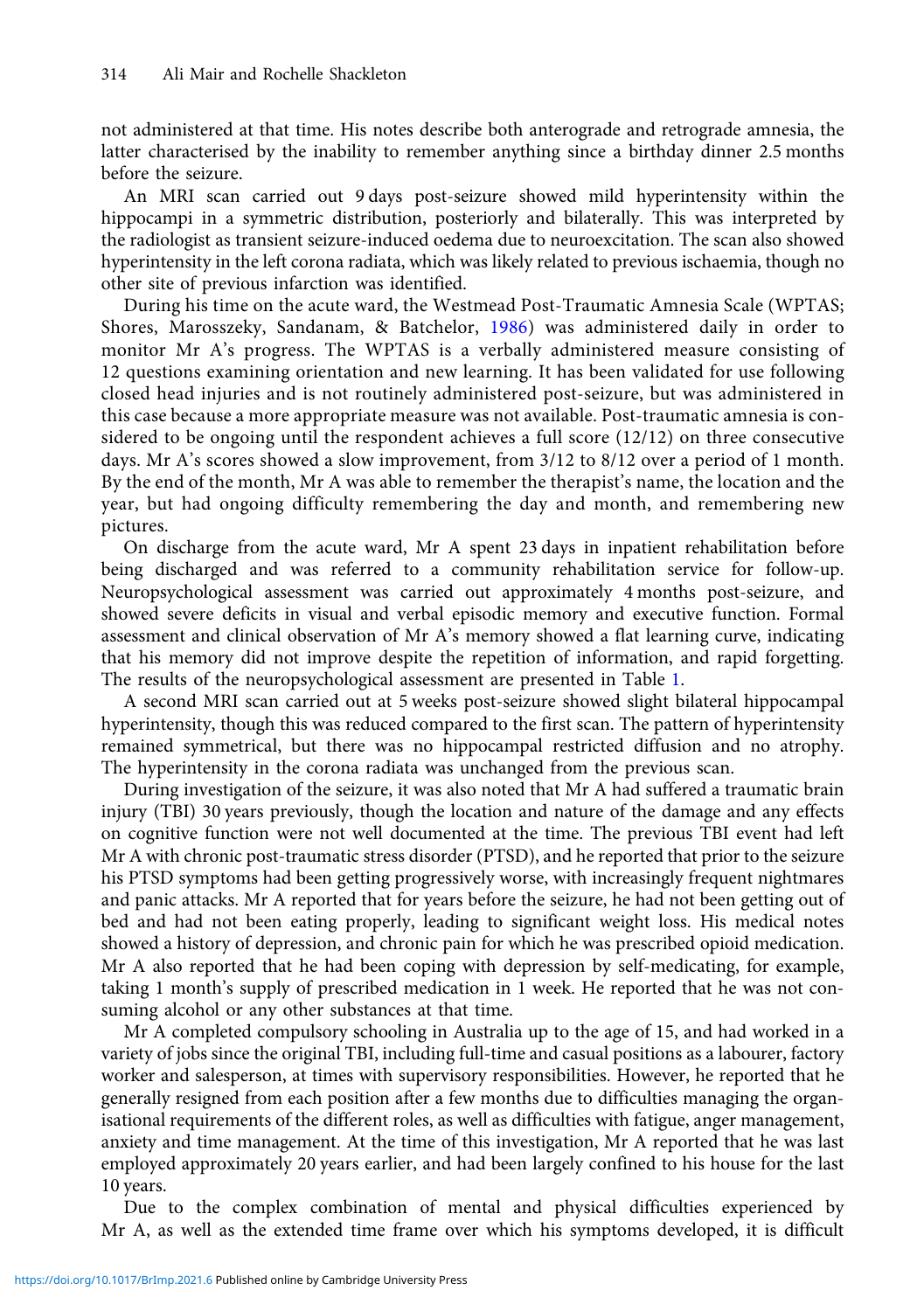| <b>Test</b>        | Subtest                          | Raw score      | Percentile                         |
|--------------------|----------------------------------|----------------|------------------------------------|
| <b>WIAT-II</b>     | Reading                          | 115            | 13 <sup>th</sup>                   |
| <b>WAIS-IV</b>     | Full-scale IQ                    | 80             | q <sup>th</sup>                    |
|                    | General ability                  | 80             | q <sup>th</sup>                    |
|                    | Verbal comprehension             | 85             | 16 <sup>th</sup>                   |
|                    | Perceptual reasoning             | 81             | $10^{\text{th}}$                   |
|                    | Working memory                   | 86             | 18 <sup>th</sup>                   |
|                    | Processing speed                 | 84             | 14 <sup>th</sup>                   |
| Digit span         | Forwards                         | $\overline{4}$ | < 1 <sup>st</sup>                  |
|                    | <b>Backwards</b>                 | 5              | 50 <sup>th</sup>                   |
| WMS-IV             | Logical memory: I                | 11             | 1 <sup>st</sup>                    |
|                    | Logical memory: II               | $\mathbf 0$    | $<$ 1st                            |
|                    | Logical memory: recognition      | 18/30          | $3rd-9th$                          |
|                    | Visual reproduction I            | 26             | 5 <sup>th</sup>                    |
|                    | Visual reproduction II           | $\mathbf 0$    | < 1 <sup>st</sup>                  |
|                    | Visual reproduction: recognition | 3/7            | $3^{\text{rd}} - 9^{\text{th}}$    |
| HVLT-R             | Immediate recall: Trial 1        | 4/12           | 2 <sup>nd</sup>                    |
|                    | Immediate recall: Trial 2        | 8/12           | $16^{\text{th}}$                   |
|                    | Immediate recall: Trial 3        | 5/12           | < 1 <sup>st</sup>                  |
|                    | Delayed recall                   | $\mathbf{1}$   | < 1 <sup>st</sup>                  |
|                    | Recognition discrimination       | 5              | $<$ 1st                            |
| Trail making       | Part A                           | 24 seconds     | 70 <sup>th</sup> -80 <sup>th</sup> |
|                    | Part B                           | 105 seconds    | ${<}10^{\sf th}$                   |
| Rey Complex Figure | Copy                             | 36             | 99 <sup>th</sup>                   |
|                    | Immediate recall                 | 3              | 1 <sup>st</sup>                    |
| Verbal fluency     | FAS (total)                      | 19             | $<$ 10 <sup>th</sup>               |
| Semantic fluency   | Animals                          | 13             | $<$ 10 <sup>th</sup>               |

<span id="page-3-0"></span>Table 1. Neuropsychological test scores at 4 months post-seizure

to disentangle the effects of each condition on his cognition. His medical notes state that his memory had been deteriorating in the 3 years prior to the seizure, but became markedly worse post-seizure, and despite some improvement over time, had not returned to pre-seizure levels. Episodic memory impairment, including rapid forgetting, is a common outcome of TBI (Vakil, Greenstein, Weiss, & Shtein, [2019;](#page-15-0) Vanderploeg, Donnell, Belanger, & Curtiss, [2014](#page-16-0)), and poor episodic memory performance has frequently been described in people with PTSD (Isaac, Cushway, & Jones, [2006\)](#page-15-0), depression (McDermott & Ebmeier, [2009](#page-15-0); Söderlund et al., [2014](#page-15-0)) and anxiety disorders (Airaksinen, Larsson, & Forsell, [2005\)](#page-14-0). In addition, memory impairments are common in patients with seizures, whether epileptic or nonepileptic in origin (Helmstaedter, [2002;](#page-15-0) Lelliott & Fenwick, [1991](#page-15-0)). Thus, Mr A's memory deficit at the time of this investigation could be the result of any combination of these conditions. Data for the present investigation were collected in December 2018 and January 2019. Prior to the start of this investigation, Mr A had tried using a written diary to help him remember, but he found it difficult and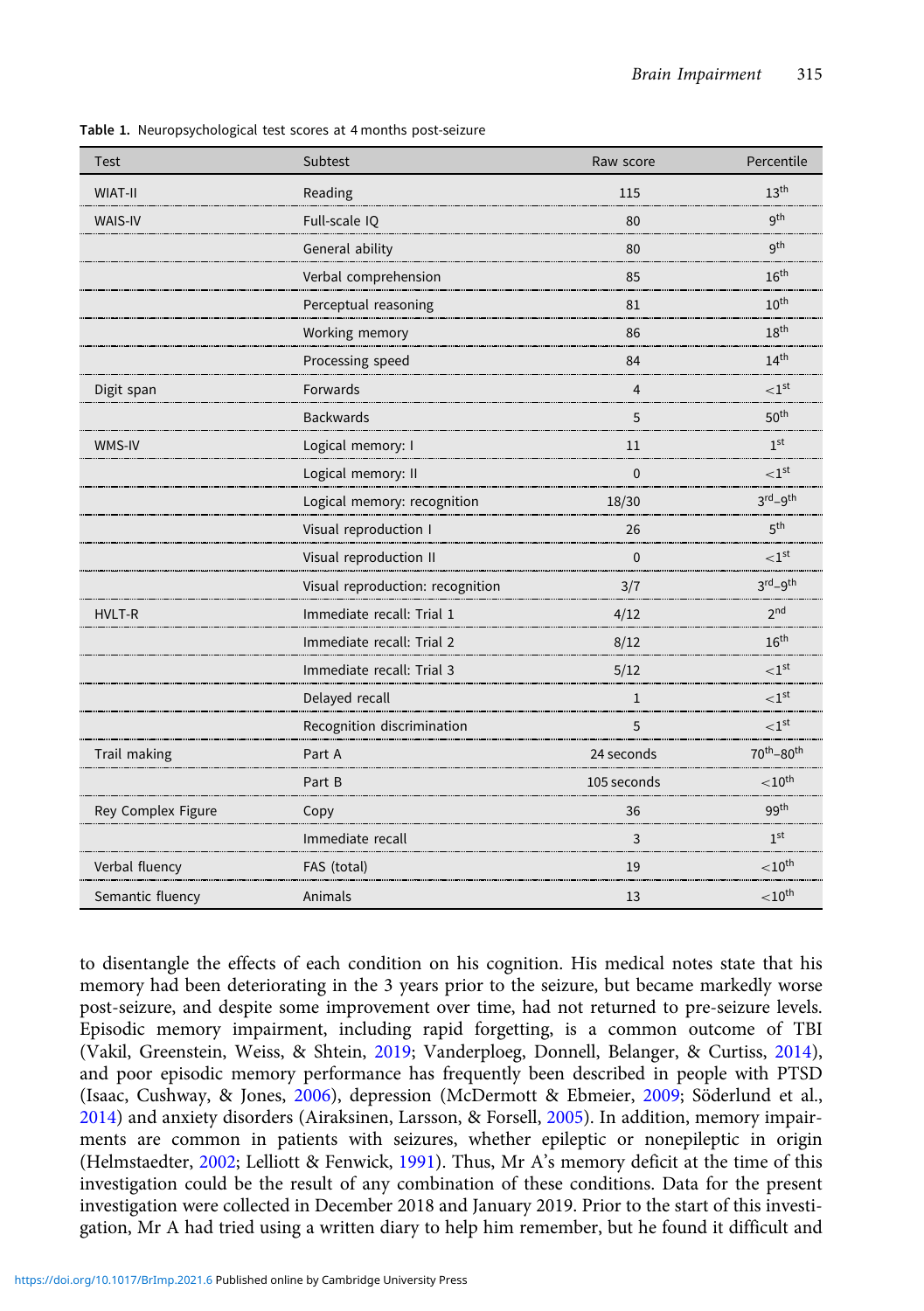frustrating, and consequently did not use it consistently. As part of his community rehabilitation, his OT had attempted to use photographs to prompt his memory, and felt that the visual input was helpful, but was concerned that using a hand-held camera or mobile phone would be challenging. It was Mr A's OT who identified him as a potential beneficiary of wearable camera memory support.

# Method

Data were collected by Mr A's OT as part of the routine care he received from his community rehabilitation team, and data collection was therefore designed to fit around the patient's usual activities and twice-weekly scheduled OT visits. Informed consent was obtained from both Mr A and his wife prior to data collection. Ethical approval for this study was granted by Albury Wodonga Human Research Ethics Committee (HREC ref: ERM/51044, AWHREC ref: 444/19/1)

# Design

The main outcome variable in this study was the number of details Mr A recalled about a series of personally experienced events. This outcome measure was selected for its ecological validity. The study followed a simple AB design, in which Mr A's baseline (free recall) performance for each event was measured first, before Mr A saw any wearable camera photographs, and cued recall for each event was measured immediately afterwards, during photograph review. The cued recall score was the number of new details recalled during photograph review that was not recalled during free recall.

# **Materials**

Mr A used a FrontRow wearable camera [\(www.frontrow.com\)](http://www.frontrow.com), which is a small 8 MP touchscreen camera that can be worn on a lanyard around the neck or clipped to clothing. It has a wide-angle field of view of 148°±3°, and three modes of capture: single image, time-lapsed still images and video. In this study, we used the time-lapse mode, which is functionally similar to the wearable cameras used in previous studies (e.g., Mair et al., [2017](#page-15-0)). Within the time-lapse mode, the rate of photo capture could be adjusted using a digital slider, which sets the camera to take a photograph at variable intervals ranging from 'fast' to 'slow' (the intervals are not stated in seconds). In addition, the use of inbuilt motion sensors causes the rate of photo capture to vary within a single recording, such that the precise rate of capture cannot be fixed. Here, we used the 'bicycle' setting – towards the faster end of the scale – which pilot testing showed to capture photographs at intervals of between 6 seconds and 13 seconds  $(M = 11.5$  seconds). Since the capture rate cannot be reliably specified in advance, we instead report the average rate of capture for each activity in the results section.

# Procedure

With the help of his wife, Mr A used the wearable camera to record a series of eight personally meaningful events over a 6-week period. He was instructed to record pleasant or routine 'memorable events', defined as activities that he would want to remember later, that had a clear start and end point. During follow-up visits by his OT, he was asked first to recall the activities he had recorded in response to only the title of the event (free recall), and immediately afterwards, he reviewed photographs of the event and was asked concurrently to report any additional details he could remember (cued recall). We were interested in whether Mr A was able to recall new details while reviewing the photographs.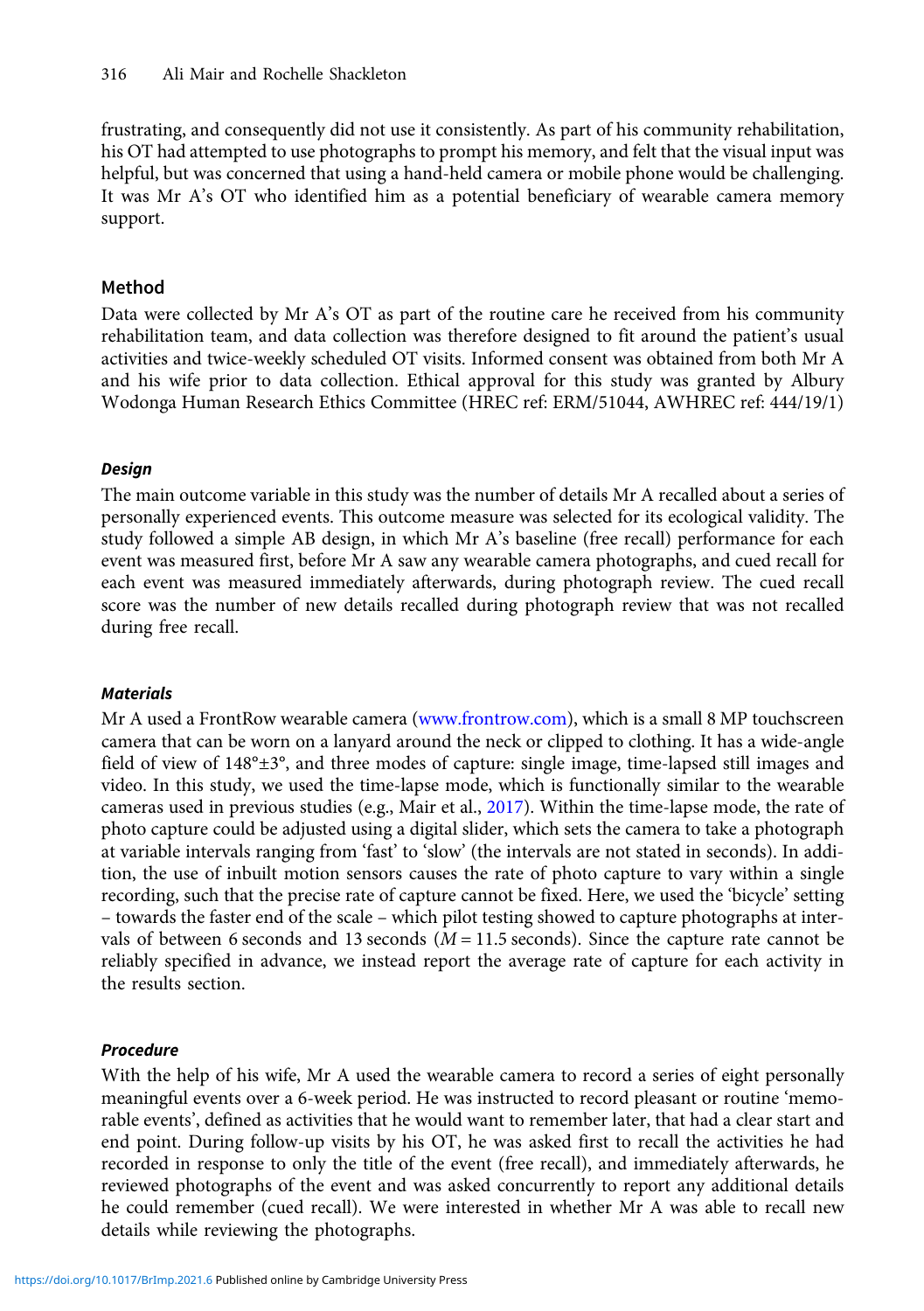|                |          |   |        | 5# |   |   |  |   |  |
|----------------|----------|---|--------|----|---|---|--|---|--|
| Event recorded | <b>A</b> | B |        |    |   |   |  | п |  |
| Free recall    |          |   |        |    | ь | В |  |   |  |
|                |          |   |        |    |   |   |  |   |  |
|                |          |   |        |    |   |   |  |   |  |
|                |          |   |        |    |   |   |  |   |  |
| Cued recall    |          |   |        |    |   |   |  |   |  |
|                |          |   | ח<br>ĸ |    |   |   |  |   |  |
|                |          |   |        |    |   |   |  |   |  |
|                |          |   |        |    |   |   |  |   |  |

Table 2. Schedule of events recorded, recalled and reviewed by Mr A

#Indicates a break in the schedule; days on which there were no activities have been omitted from the visualisation

Photographs were reviewed on a laptop computer, in forward order, and the full set of images was reviewed for each recorded event. There is currently no standard procedure for reviewing wearable camera photos, though the slow or self-paced review is usually favoured because it allows the participant time to examine the images in detail. However, Woodberry et al. [\(2015\)](#page-16-0) reported that patients with Alzheimer's disease felt they benefitted from an additional opportunity to review the photographs quickly, in a time-lapse movie. In the current study, photos were therefore reviewed at two different speeds, following Woodberry et al. The fast sequence (6 frames per second) was presented first to introduce the event to Mr A, and this was immediately followed by a slow presentation (1 frame per second) of the same images. During the slow presentation, Mr A was permitted to pause the playback, return to previous images and skip through less informative images more quickly, if he chose to. The entire review session was audio-recorded, and any details recalled during the review at either speed were counted towards the total for cued recall. In practice, Mr A did not recall any details during the fast presentation, but because we did not formally distinguish between details recalled during the fast and slow review, the fast review could still have contributed to overall performance.

Originally we intended for Mr A to record 10 activities, 4 of which would be reviewed 3 times, and 6 of which would be reviewed only once, allowing us to measure whether memory improvements were affected by the number of opportunities to review. However, Mr A cancelled 4 out of the 11 scheduled OT visits during the study period, resulting in a schedule of recording and reviewing that was more irregular than planned. The actual schedule of recorded and reviewed events is presented in Table 2. Eight activities were recorded in total. Five of these activities were reviewed only once, one activity was reviewed twice, and two activities were reviewed three times. Finally, in the sixth week of the data collection phase, Mr A was asked to freely recall all eight events again. All recall attempts were verbal, in free narrative form.

#### Data processing

Audio files were transcribed and coded to determine the number of details recalled on each occasion. The coding protocol was data-driven, and we distinguished between 11 different types of detail. Descriptions of the 11 categories are available in the Appendix (Table [A1](#page-16-0)), but for the purpose of this investigation, only episodic details were examined. Episodic details were defined as stand-alone ideas, usually expressed as a single phrase, and which described a specific aspect of the event in question (e.g., 'I remember that I drove there', 'I drank a lot of water'). Sixteen transcripts (eight free recall and eight cued recall) were second coded by an independent rater blind to the hypothesis, and the inter-rater reliability between first and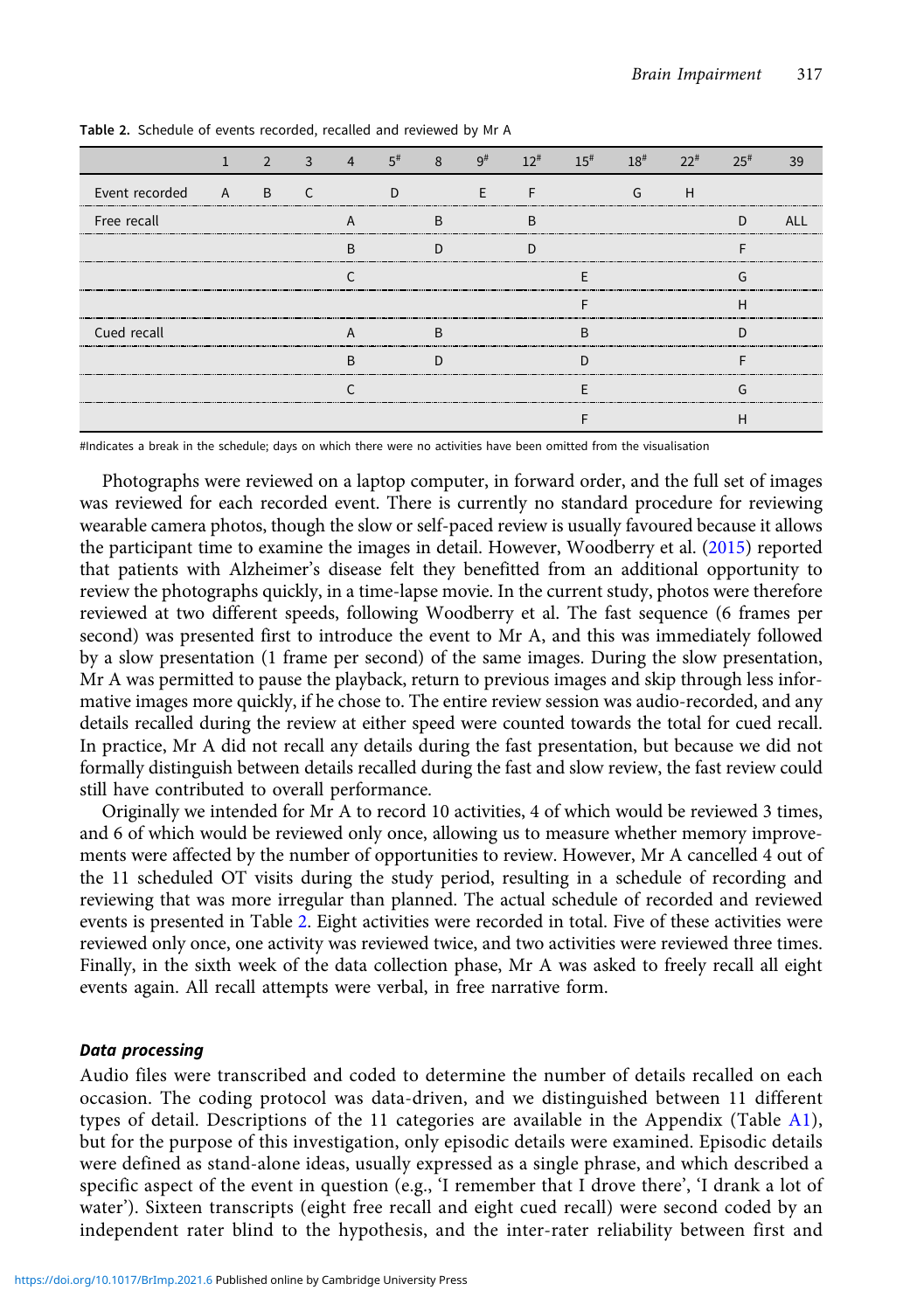second coders was calculated. There was excellent agreement between raters for the number of episodic details (Cronbach's  $\alpha$  = 0.96). The independent rater coded for all 11 detail categories; the results of the additional analyses are available on the Open Science Framework project page (<https://osf.io/3jpuc/>).

#### Activity participation

We were also interested in whether wearable camera use affected Mr A's participation in daily activities during the study period. At the beginning of the 6-week data collection phase, two occupational performance measures were administered: the Canadian Occupational Performance Measure (COPM  $-5<sup>th</sup>$  version; Law et al., [1990](#page-15-0)), an occupational therapy tool which measures the client's self-perception of performance in everyday living and the Frenchay Activities Index (FAI; Holbrook & Skilbeck, [1983](#page-15-0)), which measures the client's functional status (that is, their ability to perform certain activities related to lifestyle, e.g., preparing meals, social activities).

The COPM is a multi-step scale, in which the client first identifies problems they are having in the domains of self-care, productivity and leisure, and then rates the importance of each problem on a scale of 1–10. Based on these importance ratings, the five most urgent problems are identified, and for each, the client then rates their own ability to perform the activities on a scale of 1–10, and their satisfaction with their own performance on a scale of 1–10. Performance scores for all five problems are averaged to give an overall performance score of between 1 and 10, and the same calculation is performed for satisfaction scores. These ratings are taken again post-intervention, and pre- and post-intervention scores are compared. A change of two points or more is considered to be clinically significant (Law et al., [1991](#page-15-0)). The measure is valid for use with patients with brain injury, and has adequate test-retest reliability in this group (Jenkinson et al., [2007\)](#page-15-0).

The FAI comprises 15 items, which are given frequency ratings of 0–3 either by the client or their caregiver. Items consist of domestic, outdoor and leisure activities (e.g., preparing meals, housework, social outings, reading books). For each item, a rating of 0 denotes the lowest frequency (never/none), while a rating of 3 denotes the highest frequency (which varies by item, e.g., most days/at least weekly/over 30 hours per week). The total score on the scale, therefore, ranges from 0 to 45. The test is reliable in people with brain injury  $(ICC = 0.87;$  Van Baalen et al., [2006](#page-16-0)). The pre-intervention FAI was completed separately by Mr A, and by his wife acting as a proxy, so that scores could be compared.

The COPM was administered again at the end of the 6-week study period. We were unable to administer the FAI in the same session due to time constraints following the cancellation of one of the two final study sessions, which meant all tests had to be completed in a single session, and Mr A became fatigued. Mr A's wife was not available during this session, and therefore could not complete the FAI either. The FAI was administered for the second time 3 months after the end of the study, but due to a dip in Mr A's mental health at this time, we were only able to collect proxy scores from his wife.

## Results

Details of the recorded events and the rate of photo capture for each event are presented in Table [3](#page-7-0).

#### Baseline free recall

Mr A's recall at baseline varied across the recorded events, but was generally low (see Fig. [1](#page-7-0); number of episodic details:  $M = 4.13$ ,  $SD = 5.74$ ; range = 0–17). For three of the eight events, he could not recall any details on the first attempt despite the relatively short retention interval between encoding and retrieval  $(M = 3.33$  days,  $SD = 2.52$ ). For four of the events, some details were recalled. The retention interval for these four events was similar to the interval for those events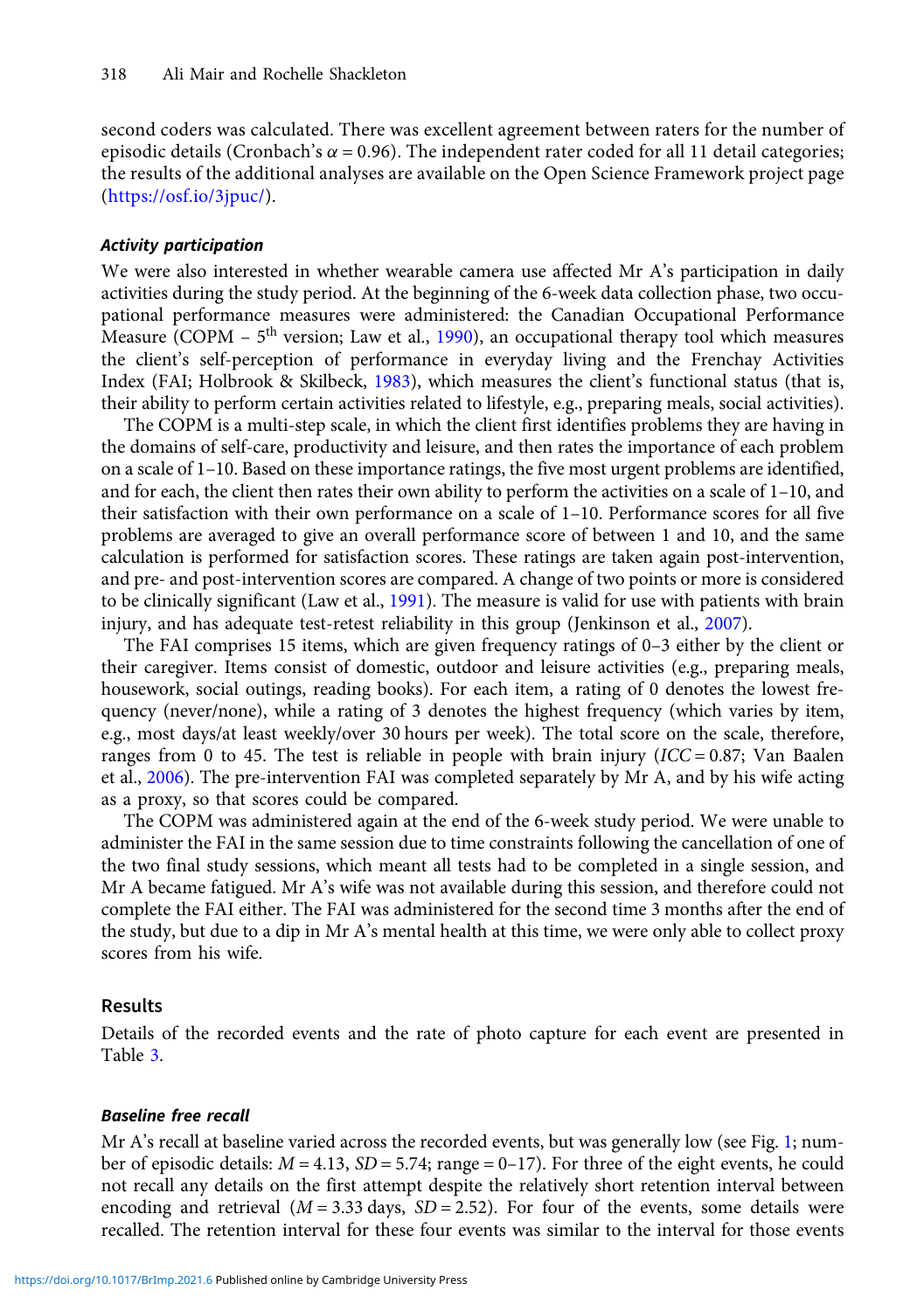| Event | Event title                 | Event duration<br>(minutes) | Photos-per-minute<br>(mean) | Mean interval<br>between photos (s) |
|-------|-----------------------------|-----------------------------|-----------------------------|-------------------------------------|
|       | Walking around the park     |                             | 6.33                        | 9.48                                |
| B     | Picking up the new dog      |                             | 6.29                        | 9.60                                |
|       | Getting takeaway            |                             | 6.72                        | 8.93                                |
|       | Dinner at restaurant A      | 97                          | 7.47                        | 8.03                                |
|       | Dinner at restaurant B      | 36                          | 7.78                        | 7 7 1                               |
|       | Christmas lunch with family | 156                         | 6.87                        | 8.74                                |
|       | Picking up wife's new dog   |                             | 583                         | 10 30                               |
| н     | Getting petrol and takeaway |                             | 4.37                        | 13.73                               |

<span id="page-7-0"></span>Table 3. Details of the eight recorded events



 $\Box$  1st attempt  $\Box$  1st attempt

Figure 1. Number of details recalled in the first free recall attempt (white bars) and subsequent first photo-cued recall attempt (striped bars) of each event. Note: To facilitate visualisation, events have been re-ordered and are presented in ascending order by the number of details recalled during free recall, rather than the order in which they were sampled.

that were not recalled at all  $(M = 3.75$  days,  $SD = 2.22$  days). The number of recalled details was not correlated with event duration ( $r = -0.13$ ,  $p = 0.76$ ). The events probably varied in memorability due to the nature of the activity that was recorded: one event was recalled in much more detail than the other seven, and this event was particularly distinctive because it was the first time in the 18 months of OT intervention that Mr A had voluntarily and spontaneously left the house, and felt confident in doing so.

There was some categorical overlap of the sampled events, such that 3/8 involved having a meal somewhere out of the house, 2/8 involved going to pick up a new dog and 2/8 involved getting takeaway food (Table 3). During free recall, Mr A showed some difficulty in distinguishing between these categorically similar events. For example, during one of the family meals, there was a planned surprise, and during another of the meals, there was an announcement. When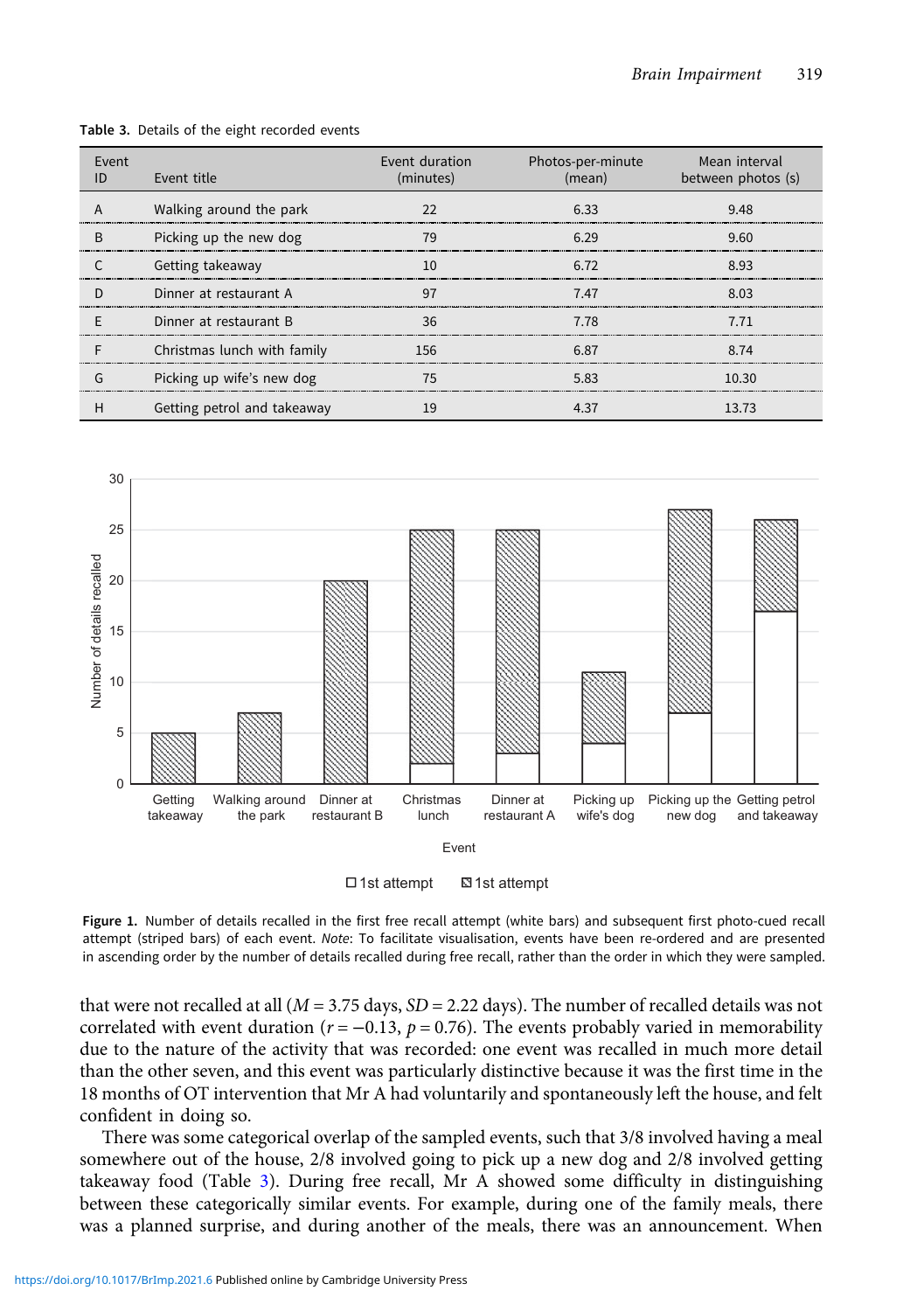

Figure 2. Number of details recalled during free recall (white bars) and subsequent photo-cued recall (striped bars) of events for which there was more than one opportunity to review. Note: first/second/third denotes the order of sessions for each event, i.e., first attempt, second attempt, etc.

asked about one of the meals, Mr A recalled that something significant had happened, but could not recall what had happened and whether it had happened during the meal in question or during one of the other meals.

## Cued recall

Photographs of all eight events were reviewed at least once, and the first review took place immediately following the first free recall attempt for that event. We recorded what Mr A remembered while reviewing the images, and scored only the number of new episodic details that were reported during the review (i.e., only details that had not been reported during the free recall attempt immediately prior; details that had been reported in the prior free recall attempt were counted as repetitions in the cued recall attempt). The cued recall score was the sum of the free recall score and the new episodic details added during the review. The difference between free recall and cued recall scores was analysed using a Wilcoxon signed-ranks test, since the small number of observations precluded analysis with a parametric test.

When cued with the photographs from the wearable camera, Mr A recalled significantly more event details (see Fig. [1;](#page-7-0)  $M = 14.13$ ,  $SD = 7.75$ ; range = 5-23;  $Z = 2.53$ ,  $p = 0.01$ ). The percentage increase in recall compared to the original free recall score for each event was between 53% and 1150% ( $M = 479$ %, SD = 454%; note that percentage increase could not be calculated for the three events for which nothing was recalled during the free recall attempt). There was no clear relationship between the number of details recalled in the first free recall attempt and the number of new details that were reported during photo review ( $r = -0.11$ ), which suggests that the effect of reviewing the photographs was not heavily dependent on either the presence or absence of some recollection at baseline.

We also briefly examined the effect of reviewing the photographs more than once, since one of the events was reviewed twice and two were reviewed three times each. For each event, Mr A recalled numerically fewer details in the later sessions compared to the earlier sessions (see Fig. 2), though with a sample size of only three events, the pairwise comparisons were not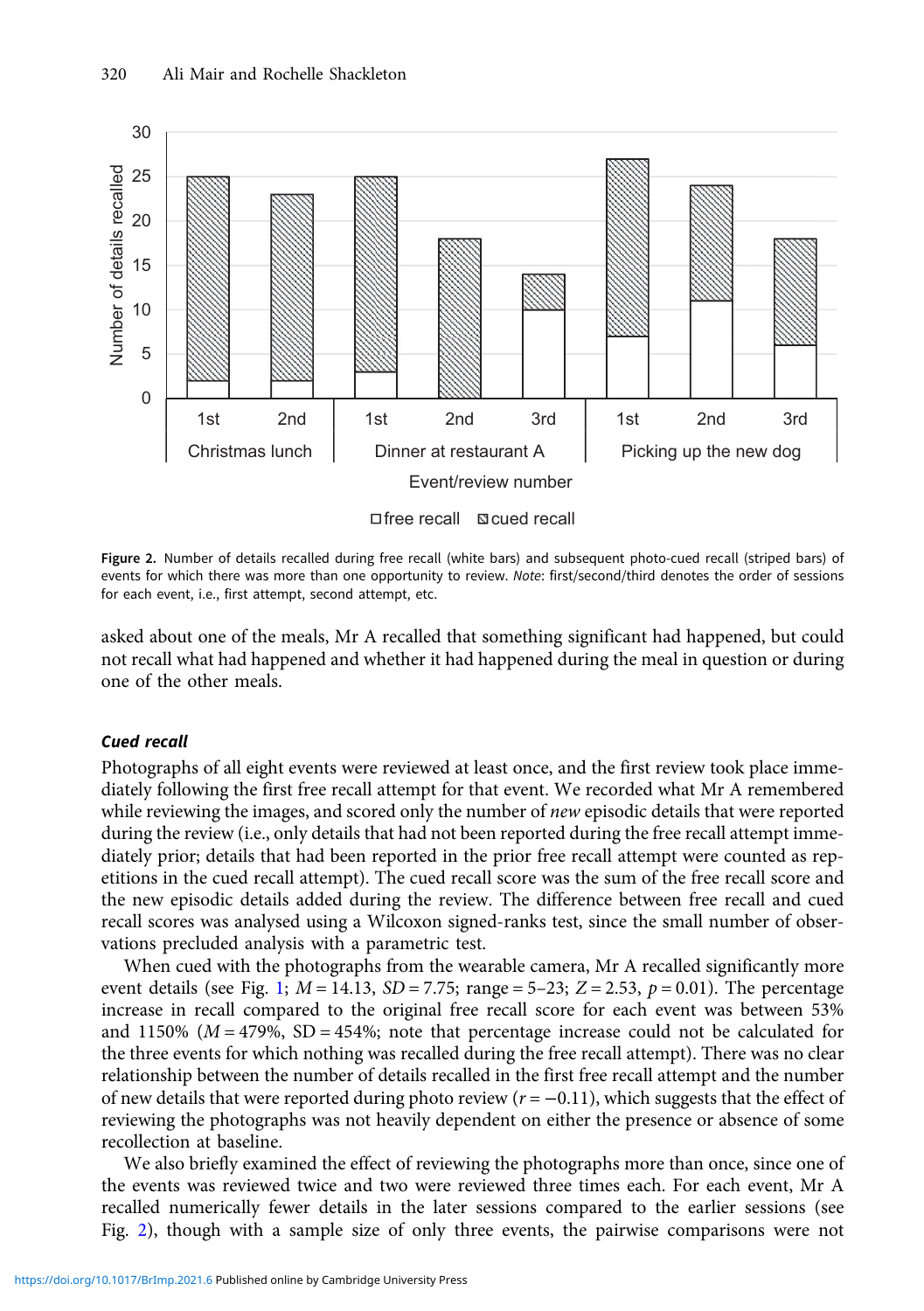

Figure 3. Number of details recalled at baseline, peak and at the final test. Note that for every event, peak recall performance was during the first time the photographs were reviewed.

statistically significant. While the number of details recalled during free recall was unstable, the effect of reviewing the photographs appeared to become progressively weaker over time.

# Consolidation

We also investigated whether the additional details recalled while reviewing the photos were maintained during the final follow-up test on Day 39 (i.e., whether there was any evidence that Day 39 free recall was better than the initial free recall attempt for each event). Figure 3 presents the number of details recalled at baseline, during peak recall (for every event, this was during the first time the photos were reviewed), and at the final test. Final test performance was significantly lower than peak performance ( $Z = 2.39$ ,  $p = 0.02$ ), but there was no significant difference between baseline and final test  $(Z = 0.95, p = 0.34)$ . Thus, although there was no evidence of consolidation, use of the wearable camera may have prevented further forgetting over the intervention period.

# Activity participation

Occupational performance was measured pre- and post-intervention using the COPM. Overall, COPM scores post-intervention were higher than pre-intervention scores ( $Z = 2.01$ ,  $p = 0.04$ ). Mr A's COPM performance score (his self-assessment of the extent to which he was able to perform important activities) rose by 0.8, from 1.6/10 pre-intervention to 2.4/10 post-intervention. His satisfaction score (the extent to which he was satisfied with his ability to perform the activities) rose by 1.8, from 1.6/10 pre-intervention to 3.4/10 post-intervention. These moderate increases should be interpreted with caution since there is no control condition for comparison. However, the changes in scores appear to show that Mr A's satisfaction increased more than his performance, which could be indicative of increased mental well-being if not so much functional ability. These changes fell short of the two points considered to be clinically meaningful; however, the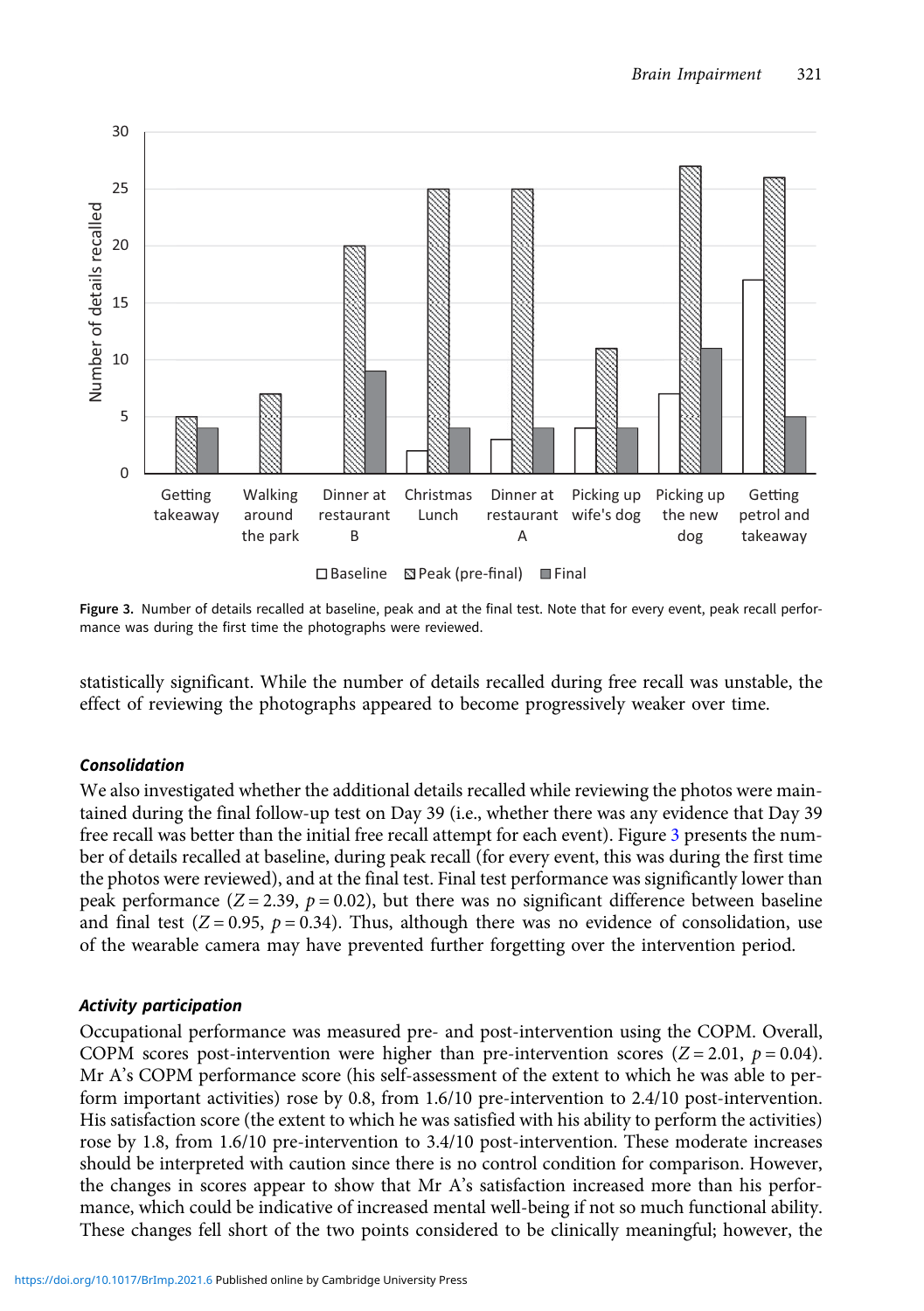|                                             | Performance |  | Satisfaction |  |  |
|---------------------------------------------|-------------|--|--------------|--|--|
| Identified problems, in order of importance |             |  |              |  |  |
| Going to wife's appointments with her       |             |  |              |  |  |
| Going out for dinner with wife              |             |  |              |  |  |
| Meeting a friend out of town                |             |  |              |  |  |
| Cooking a meal                              |             |  |              |  |  |
| Walking around the park                     |             |  |              |  |  |

#### Table 4. Pre- and post-intervention scores on the COPM

difference was driven by changes for the two most important goals. Here, his participation improved by two points and his satisfaction by four points (see Table 4).

Pre-intervention, Mr A's self-rated FAI score was 8/45, while his wife's rating was 11/45. As noted above, the FAI could not be completed immediately post-intervention, and repeat administration took place with Mr A's wife only. At 3 months post-intervention, Mr A's wife's FAI rating had dropped to 8/45. This drop was not statistically significant ( $Z = -1.00$ ,  $p = 0.32$ ), and corresponded to half the minimal detectable change for this measure (six points). It is, therefore, not known whether there was any improvement in FAI score during the intervention period, but if there was improvement then this had been lost after the camera ceased to be used.

#### Clinical insights

Because wearable camera memory support is an emerging area of research, and relatively little has been published about the challenges of the everyday application of this technology, we note some interesting insights generated by Mr A, his wife and his OT. There was consensus among all three that using the wearable camera as a rehabilitation intervention was a positive experience. The camera was well accepted by Mr A, who did not report feeling self-conscious wearing it in public. His acceptance was perhaps aided by the appearance of the FrontRow device, which does not look like a typical camera. Mr A's wife (who was present during some of the recall attempts) was enthusiastic about the memory support provided by the camera, and his OT was surprised by how much he was able to remember. In the 18 months that she had worked with him before the study period, his OT had observed that he was generally unable to recall what he had done the previous day, or earlier the same day, so his retention of some memory details at the final test, up to 6 weeks post-event, was seen as an important outcome

His OT also observed a positive effect of the camera on Mr A's mental health and social participation, including a perceived reduction in his anxiety and rumination, an increase in motivation and a lessening of the hypervigilance associated with his PTSD. These positive effects may have been the result of the camera enabling Mr A to reflect on recent positive experiences rather than ruminating on previous negative experiences. Mr A himself believed that using the camera had given him confidence and made him feel less insecure. In an interview with his OT after the intervention, he described how his memory problems made him feel socially disconnected:

"It sucks. I'm not connected to nothing. I've lost that personal relationship. Like we've built up a rapport now, you know, of us getting to know each other, but I still feel insecure because I don't remember half the shit that we've spoken about . . . [but the camera helps] put things in perspective, and put some things in order."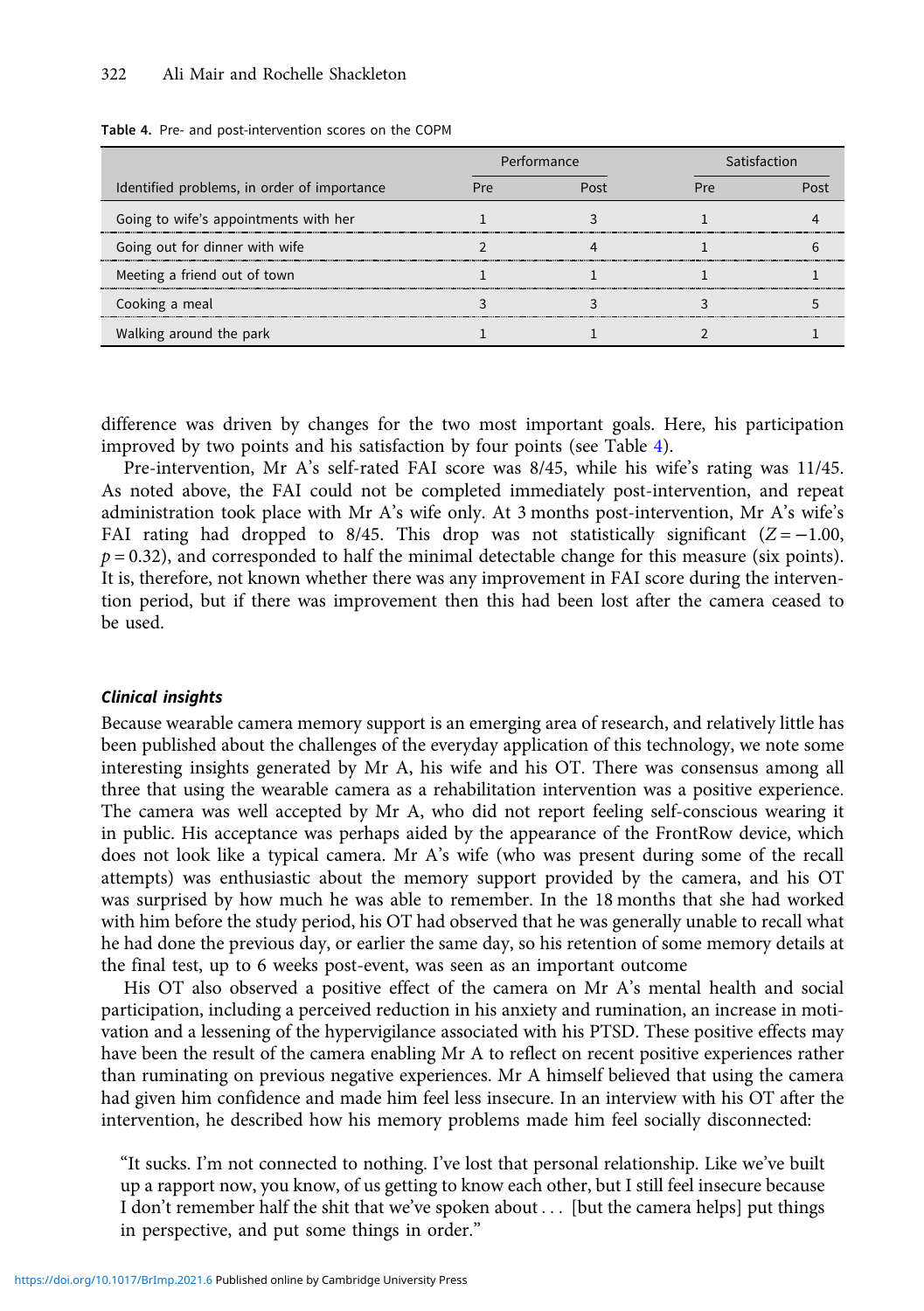Mr A had previously described having trouble keeping up with conversations in a group setting. In the post-intervention interview, however, he described how the knowledge that the camera was automatically recording the experience had enabled him to focus on 'the now' during social interactions, because 'I can just try and follow you, if I lose you, let it go, try and pick up just what I can and then go back to the information [later]'. He said that his wife and another family member had commented on his increased engagement in conversation, and had told him that he was repeating himself less and getting things mixed up less frequently. The observations about increased confidence in social interactions echo similar comments made by participants in previous studies (Browne et al., [2011](#page-14-0); Loveday & Conway, [2011\)](#page-15-0).

Mr A also described how the opportunity to use the camera had been motivational. He said: 'It's made me get off my arse and think about what I can do that's going to be useful for this, [rather] than just sitting in the bed looking at the wall, or watching TV'. However, he was less sure of the effect of the camera on his memory. When asked whether he thought it had helped his memory, he said: 'I can't really see how, but it's made me try 100% harder and think a lot more deeper'. The final event Mr A recorded during the study period was a significant occasion, since it was the first time in 18 months that he had spontaneously and voluntarily left the house to carry out an activity on his own, and had felt confident in doing so. On previous occasions when he had been out alone, he reported feeling very anxious while out. His OT believed the independence he displayed in this final event was a sign of the increased confidence he had developed through using the camera.

However, on more than one occasion, Mr A reported a 'sense of dread' when reviewing photographs of things he did not remember. It is possible that this feeling was worsened by the experimental context – that is, because he knew he would be asked to recall the details of the event aloud. Similar comments were made by a participant in a previous study, who reported that they did not like being reminded of things they could not remember, when reviewing a written diary (Woodberry et al., [2015](#page-16-0)). The discomfort of this situation might be alleviated by reviewing the photos for the first time after a shorter delay, when it is more likely that some of the event details are still retained in memory (e.g., at the end of the same day). However, further research is needed to address this possibility directly, particularly since the end-of-day review was found to be ineffective in a large sample of healthy participants (Seamon et al., [2014\)](#page-15-0).

After the intervention period, the camera was left with Mr A. His OT had provided him with comprehensive instructions for recording events and downloading and reviewing the photographs, but after a few unsuccessful attempts, Mr A became frustrated. His confidence was negatively impacted, and he stopped attempting to use the camera. Although Mr A appeared to show some signs of increasing independence while using the camera, he was ultimately unable to progress without the continued support of his OT.

## **Discussion**

The results showed a clear positive effect of reviewing the wearable camera photos on Mr A's episodic memory. A striking retrieval benefit was observed during photo review, similar to the benefit reported in patients with hippocampal amnesia (e.g., Loveday & Conway, [2011\)](#page-15-0), thus showing that previous findings extend beyond cases with a clear hippocampal origin. In addition to the retrieval benefit, there was some evidence that the use of the wearable camera had a positive impact on Mr A's mental health. This was indicated by improved performance and satisfaction scores on the COPM, which was consistent with his own report, post-intervention, of increased motivation and confidence in social interactions.

However, it was uncertain whether memory consolidation was supported by photo review. On one hand, baseline recall performance was maintained at the final test, despite an interval of between 2 and 5 weeks between the two attempts; over such timescales, some forgetting is likely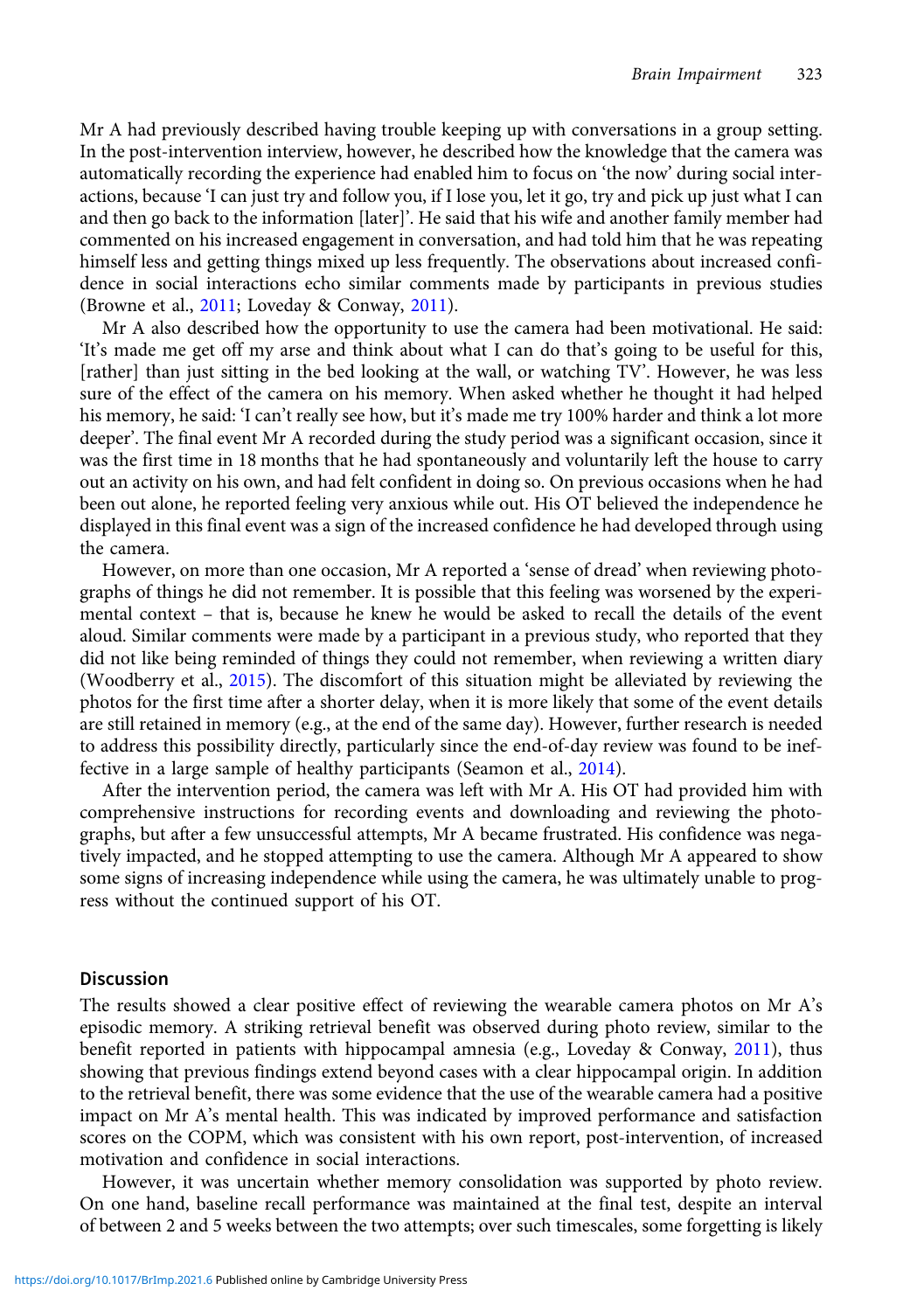under normal circumstances. On the other hand, without a no-photo control condition, it is not possible to determine how much forgetting was to be expected, and consequently, it is not known whether the earlier photo review attenuated forgetting at the final test. Another complicating factor was that Mr A's recall was negatively affected by fatigue, and his performance at final test may have been poorer than earlier in the intervention due to the requirement for him to recall all eight events in a single session.

The findings suggested that the beneficial effect of reviewing the wearable camera photographs was greatest the first time the photographs were reviewed, and diminished thereafter. There are at least two alternative explanations for this pattern. First, if the power of the photographs to cue memory depends on the availability of an underlying 'organic' memory trace, and if that memory trace can be understood to deteriorate over a relatively short time, then the diminishing cueing power of the photographs could be the direct result of the reduced *availability* of the underlying trace (i.e., there is less memory available to cue). Alternatively, the cueing power of the photographs could be reduced by repetition if, for example, the repetition caused the association between the cues and the original experience to weaken. This explanation would not require deterioration of the underlying 'organic' memory trace, but instead would indicate that the repetition of the same set of cues rendered the memory less accessible in later sessions (see Tulving & Pearlstone, [1966](#page-15-0) for a discussion of memory availability vs. accessibility). If this were the case, memory might be enhanced in later sessions by presenting different subsets of photographs on different occasions, to minimise repetition. In any case, since such diminishing returns are clearly a matter of applied relevance, this would be an interesting avenue for further research.

In the present study, the frequency of review sessions was dictated by the frequency of scheduled visits from Mr A's OT, who administered the intervention as part of Mr A's routine care. His OT believed there may have been a greater memory benefit with more regular photo review and shorter gaps between sessions, similar to the procedure described by Woodberry et al. [\(2015\)](#page-16-0), in which events were reviewed every two days. Indeed, a more intensive schedule may have been more effective if shorter intervals led to less forgetting between sessions, and enabled Mr A on each occasion to build on the memory from the previous session. Presumably, this would be the case if the primary issue was the *availability* of the underlying memory trace, as described above. However, it is not clear, given the neuropsychological data on the nature of Mr A's memory impairment (i.e., the flat learning curve), that more intensive reviewing would have had a proportional benefit for Mr A. Future work could investigate different schedules of photo review, to establish the effect of review frequency on retrieval benefit.

In the present study, more frequent review sessions would have required Mr A to be able to review the photographs without support. This was not possible because the technological complexity of the wearable camera system was a major barrier preventing Mr A from using the camera independently. Although such devices are typically designed to be user-friendly, developers may not consider people with memory impairments to be the target audience. Mr A's difficulty using his camera highlights the need for future wearables to be designed in consultation with patients if they are to become viable rehabilitation options. Ideally, wearable cameras should increase the independence of the user without increasing the time invested by the therapist or caregiver.

## Barriers preventing independent use

Although wearable cameras are designed to work intuitively, the inclusion of a broad suite of features in newer devices aimed at the general population comes at the expense of the increased complexity of operating the camera. For example, the device used in this study had a button that could be pressed and held to record video, pressed once for a single photo and pressed twice for a time-lapse photo; a further button press paused the photo capture. Although this presents the user with a range of camera functions, this type of multi-function button can be challenging when unfamiliar, and maybe particularly problematic for people with even minor deficits in fine motor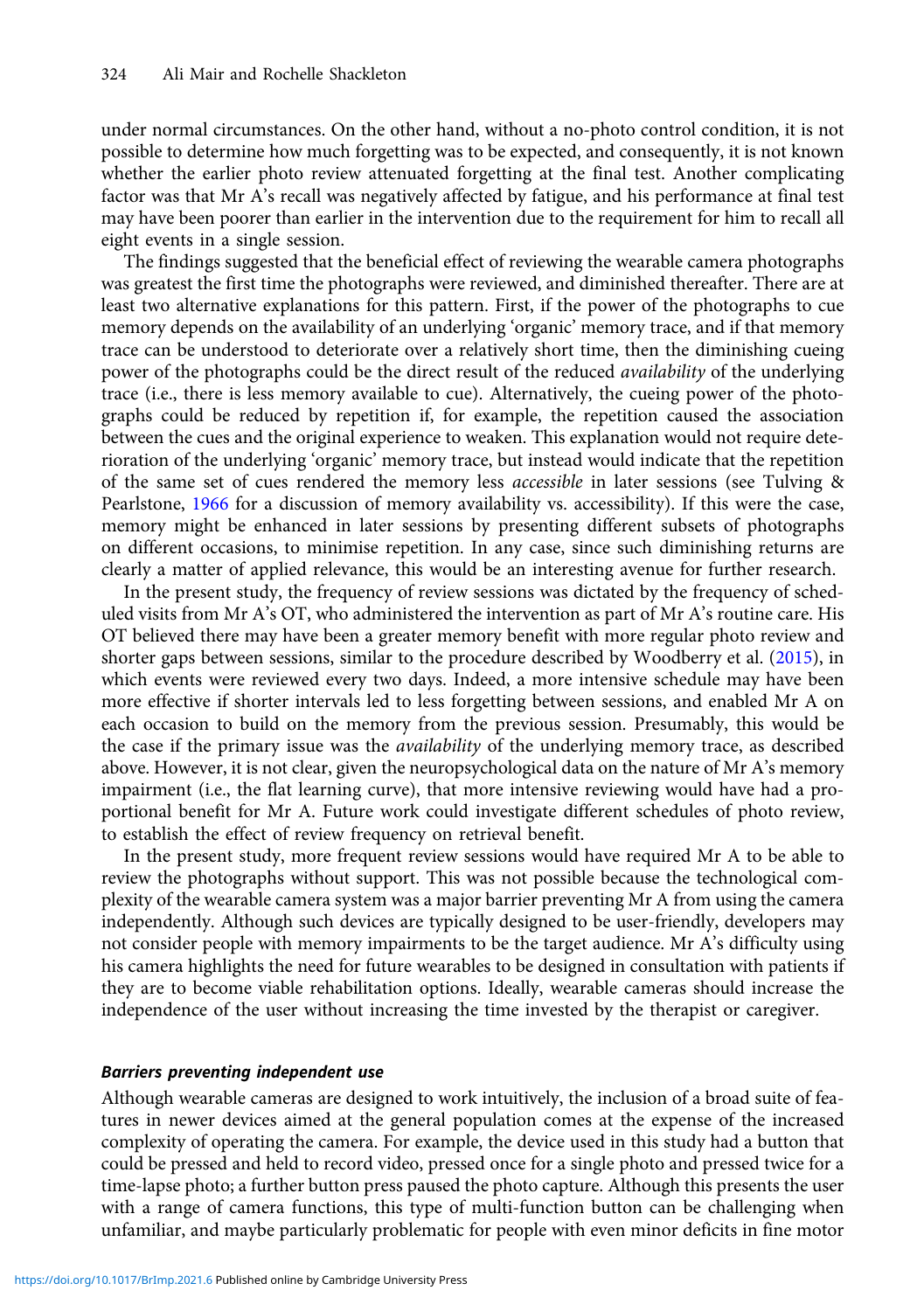control, learning, memory and attention. In this case, the problem was compounded by the fact that it was not easy to tell whether the camera was working as intended until afterwards, when Mr A tried to review the photographs. Although the camera status was displayed on screen, it was difficult for Mr A to see without his glasses. Several times, when attempting to review the photographs, it transpired that the camera had taken a single photo instead of a sequence of time-lapse photos. This means that important events that one is keen to record can easily be missed, which can be disappointing.

In addition, the process involved in downloading and reviewing photographs involved multiple steps and extra equipment (e.g., a laptop). For example, once the camera was connected to the laptop, Mr A had to locate and open the relevant folder, cut and paste the required files to a new directory, and rename the files with a date and title that would help him to find them later. Remembering to how to complete a series of steps in the correct order can prove challenging for people with memory problems, particularly if they also lack confidence and familiarity with computers. Transfer is typically via a USB cable, or in some models of the camera by Bluetooth or Wi-Fi connection. On Mr A's camera, there was an option to connect the camera to a smartphone application, which, once set up, would have required fewer steps. However, the smartphone screen would have been too small to see the photos clearly, Mr A was not confident using his smartphone for applications other than phone calls and messaging, and there was concern about the ease of accidentally live streaming the images via social media. This option was therefore not useful.

## Suggestions for improved accessibility

Based on the above observations, our suggestions for improving the accessibility of wearable cameras for target populations are twofold. First, the camera itself should have a single button with a single function – to switch it on and off – and a clear indicator showing which state the camera is in. This suggestion is modelled on early wearable cameras such as Microsoft's SenseCam and Vicon's Revue, which had fewer features but were simpler to operate. The simplicity of a single-function button clearly comes at the expense of the flexibility of function that may be of interest to a more commercial audience, but our view is that this is a necessary trade-off for wearable cameras to be useable by target groups.

Our second suggestion concerns the process of reviewing the photographs captured by wearable cameras. In our opinion, the ideal solution would be a closed system designed specifically for the purpose of reviewing photos. Such a system would comprise a wearable camera and separate viewing screen, sold together, which can communicate with each other automatically (or in response to a button press on the viewing screen) via a wireless connection. The viewing screen should, by default, not connect to any other hardware device or software application and should have a limited number of controls that are always visible without having to navigate a menu system. Such controls might include a search function to enable the selection of an event for review, a play/pause button, playback speed control and the option to delete an unwanted event. This closed system would eliminate four potential problems: (1) the requirement for the user to understand how to connect the camera to another device, (2) the need to keep track of a connecting cable, which is easy to lose, (3) the requirement for the user to learn to navigate a menu of choices and (4) the risk of inadvertently sharing personal data. A fifth potential problem is the requirement for the user to navigate a file storage system. To address this, recorded events could be automatically titled using photo metadata such as the date, time and GPS location, and indexed using a familiar interface such as a searchable visual calendar or map, similar to the Timeline feature on Google Maps. The simplicity of such a closed system would reduce the customisation options available to the user, but an administrator-level account could be an option to allow a caregiver to customise the device according to the user's preferences.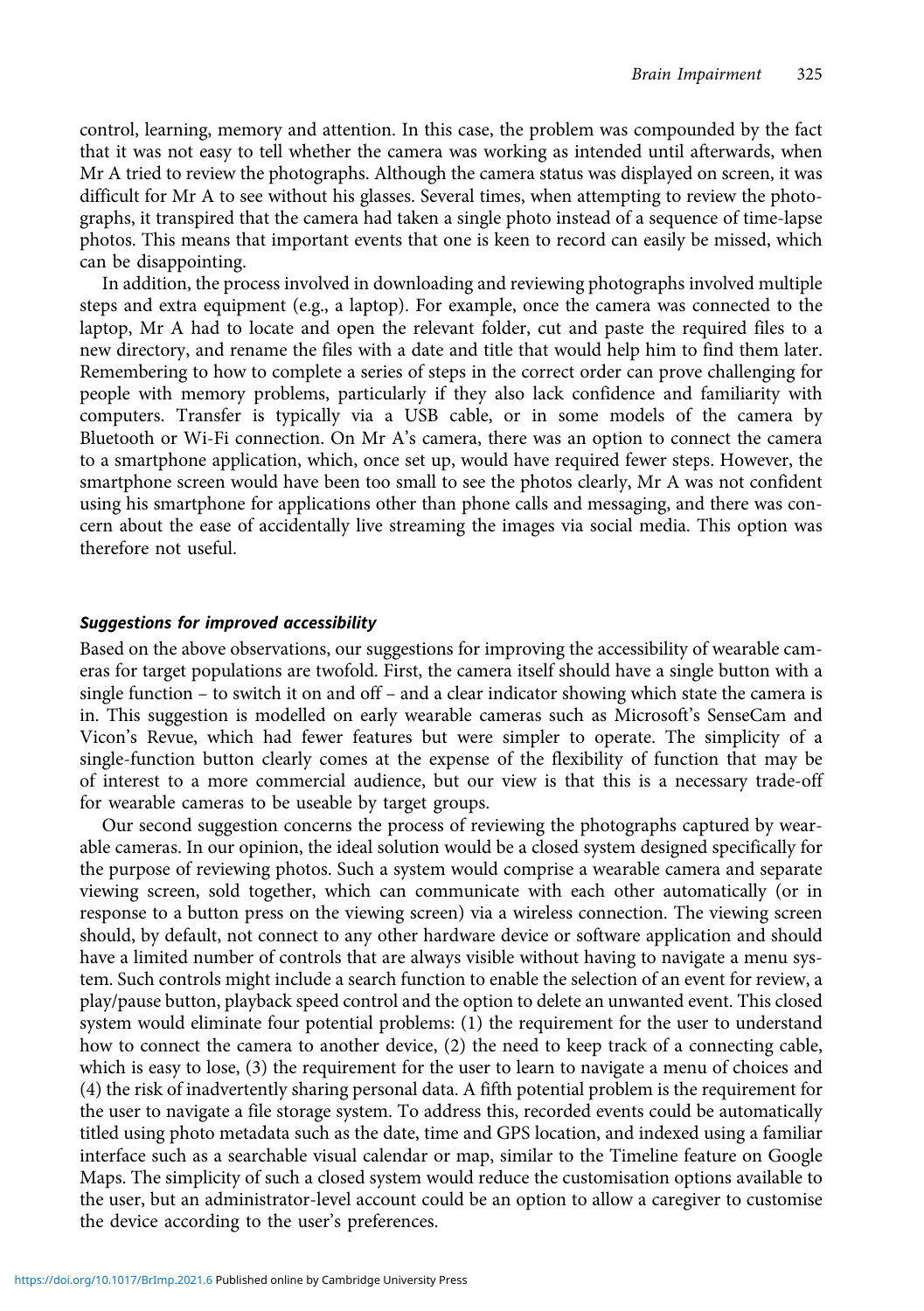<span id="page-14-0"></span>Addressing these issues should not be technologically difficult: some previous wearable cameras (e.g., Vicon Revue) provided software for automatically importing and organising streams of photographs, and there are ongoing developments on the issue of managing and designing interfaces for large numbers of wearable camera photographs in the field of computer science (e.g., Caprani et al., 2010; Duane & Gurrin, [2020;](#page-15-0) Lee et al., [2008\)](#page-15-0). Thus, our suggestions are concerned less with novel technological developments, and more with the overarching need to prioritise simplicity over breadth of features. We suggest that this might be best achieved by bringing together a number of existing technologies in a system designed with simplicity in mind.

# Conclusion

The case of Mr A provides further evidence for the effectiveness of wearable cameras as memory aids for people with memory impairments. Together with previous research, the results presented here show the potential for striking improvements in recall supported by wearable cameras. In its current state, the technology appears to have the capacity to improve the everyday lives of people with memory impairments, and may improve well-being in some people, however, urgent attention must be directed at the development of devices that can be used independently by people in the target population, without the need for caregiver oversight.

Acknowledgements. We would like to thank Mr A for participating in this case study, and Mr A's wife for providing the support required to enable Mr A to participate. We would also like to thank Lauren Carter at the University of York for her help in second coding the memory transcripts. We would like to thank Anna Moran and Leah Wiseman at Albury Wodonga Health for providing guidance with the ethics application and advice on the clinical research process. We would like to thank Aleksandra Tarnawski at the South West Brain Injury Rehabilitation Service (Murrumbidgee Local Health District) for providing and interpreting Mr A's neuropsychological assessment scores. We would like to thank Professor Andy Young at the University of York for his feedback on an earlier draft of the manuscript.

Financial support. This work was supported in part by a Postdoctoral Fellowship award from the British Academy (Grant number: PF19\100083).

#### Conflicts of interest. None.

Ethical standards. The authors assert that all procedures contributing to this work comply with the ethical standards of the relevant national and institutional committees on human experimentation and with the Helsinki Declaration of 1975, as revised in 2008.

# References

- Airaksinen, E., Larsson, M., & Forsell, Y. (2005). Neuropsychological functions in anxiety disorders in population-based samples: Evidence of episodic memory dysfunction. Journal of Psychiatric Research, 39(2), 207-214.
- Allé, M. C., Manning, L., Potheegadoo, J., Coutelle, R., Danion, J.-M., & Berna, F. (2017). Wearable cameras are useful tools to investigate and remediate autobiographical memory impairment: A systematic PRISMA review. Neuropsychology Review, 27(1), 81–99.
- Arvola, M., Blomkvist, J., & Wahlman, F. (2017). Lifelogging in user experience research: Supporting recall and improving data richness. The Design Journal, 20(supp 1), S3954–S3965.
- Berry, E., Kapur, N., Williams, L., Hodges, S., Watson, P., Smyth, G., ... Wood, K. (2007). The use of a wearable camera, SenseCam, as a pictorial diary to improve memory in a patient with limbic encephalitis: A preliminary report. Neuropsychological Rehabilitation, 17(4/5), 582–601.
- Brindley, R., Bateman, A., & Gracey, F. (2011). Exploration of use of SenseCam to support autobiographical memory retrieval within a cognitive-behavioural therapeutic intervention following acquired brain injury. Memory, 19(7), 745–757.
- Browne, G., Berry, E., Kapur, N., Hodges, S., Smyth, G., Watson, P., & Wood, K. (2011). SenseCam improves memory for recent events and quality of life in a patient with memory retrieval difficulties. Memory, 19(7), 713–722.
- Caprani, N., Doherty, A. R., Lee, H., Smeaton, A. F., O'Connor, N. E., & Gurrin, C. (2010). Designing a touch-screen SenseCam browser to support an ageing population. CHI EA'10: CHI'10 Extended Abstracts on Human Factors in Computing Systems, 4291–4296. doi: [10.1145/1753846.1754141](https://doi.org/10.1145/1753846.1754141)
- Chow, T. E., & Rissman, J. (2017). Neurocognitive mechanisms of real-world autobiographical memory retrieval: Insights from studies using wearable camera technology. Annals of the New York Academy of Sciences, 1396, 202–221.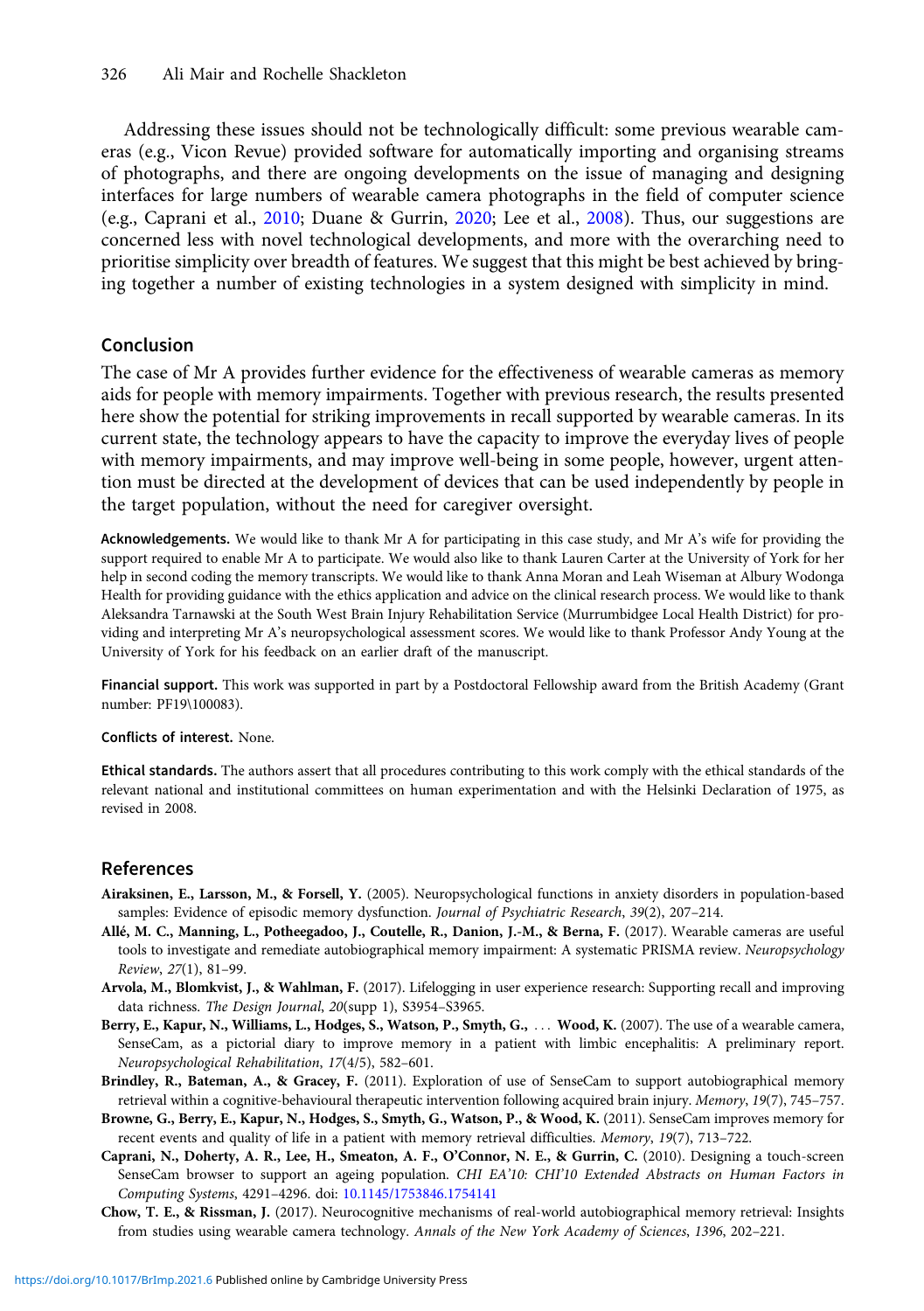- <span id="page-15-0"></span>Duane, A., & Gurrin, C. (2020). Baseline analysis of a conventional virtual reality lifelog retrieval system. In Y. Ro, W-H. Cheng, J. Kim, W-T. Chu, P. Cui, J-W. Choi, ::: W. De Neve (Eds.), Multimedia Modeling. MMM 2020. Lecture Notes in Computer Science (Vol. 11962). Cham: Springer. doi: [10.1007/978-3-030-37734-2\\_34](https://doi.org/10.1007/978-3-030-37734-2_34)
- Dubourg, L., Silva, A. R., Fitamen, C., Moulin, C. J. A., & Souchay, C. (2016). SenseCam: A new tool for memory rehabilitation? Revue Neurologique, 172(12), 735–747.
- Goverover, Y., Genova, H., Smith, A., Chiaravalloti, N., & Lengenfelder, J. (2016). Changes in activity participation following traumatic brain injury. Neuropsychological Rehabilitation, 27(4), 472–485.
- Helmstaedter, C. (2002). Effects of chronic epilepsy on declarative memory systems. Progress in Brain Research, 135, 439-453.
- Holbrook, M., & Skilbeck, C. E. (1983). An activities index for use with stroke patients. Age and Ageing, 12, 166-170.
- Isaac, C. L., Cushway, D., & Jones, G. V. (2006). Is posttraumatic stress disorder associated with specific deficits in episodic memory? Clinical Psychology Review, 26, 939–955.
- Jenkinson, N., Ownsworth, T., & Shum, D. (2007). Utility of the Canadian Occupational Performance Measure in community-based brain injury rehabilitation. Brain Injury, 21(12), 1283–1294.
- Law, M., Baptiste, S., Carswell-Opzoomer, A., McColl, M. A., Polatajko, H., & Pollock, N. (1991). Canadian Occupational Performance Measure. Toronto: CAOT Publications ACE.
- Law, M., Baptiste, S., McColl, M., Opzoomer, A., Polatajko, H., & Pollock, N. (1990). The Canadian occupational performance measure: An outcome measure for occupational therapy. Canadian Journal of Occupational Therapy, 57(2), 82-87.
- Lee, H., Smeaton, A. F., O'Connor, N., Jones, G., Blighe, M., Byrne, D., ::: Gurrin, C. (2008). Constructing a SenseCam visual diary as a media process. Multimedia Systems Journal, 14(6), 341–349.
- Lelliott, P. T., & Fenwick, P. (1991). Cerebral pathology in pseudoseizures. Acta Neurologica Scandinavica, 83(2), 129–132.
- Loveday, C., & Conway, M. A. (2011). Using SenseCam with an amnesic patient: Accessing inaccessible everyday memories. Memory, 19(7), 697–704.
- Magliano, L., Fadden, G., Economou, M., Held, T., Xavier, M., Guarneri, M., ::: Maj, M. (2000). Family burden and coping strategies in schizophrenia: 1-year follow-up data from the BIOMED I study. Social Psychiatry and Psychiatric Epidemiology, 35(3), 109–115.
- Mair, A., Poirier, M., & Conway, M. A. (2017). Supporting older and younger adults' memory for recent everyday events: A prospective sampling study using SenseCam. Consciousness and Cognition, 49, 190–202.
- Mair, A., Poirier, M., & Conway, M. A. (2019). Memory for staged events: Supporting older and younger adults' memory with SenseCam. Quarterly Journal of Experimental Psychology, 72(4), 717–728.
- McDermott, L. M., & Ebmeier, K. P. (2009). A meta-analysis of depressive severity and cognitive function. Journal of Affective Disorders, 119(1–3), 1–8.
- Ormel, J., Rijsdijk, F. V., Sullivan, M., van Sonderen, E., & Kempen, G. I. J. M. (2002). Temporal and reciprocal relatonship between IADL/ADL disability and depressive symptoms late in life. Journal of Gerontology: Psychological Sciences, 57B(4), 338–347.
- Pauly-Takacs, K., Moulin, C. J. A., & Estlin, E. J. (2011). SenseCam as a rehabilitation tool in a child with anterograde amnesia. Memory, 19(7), 705–712.
- Seamon, J. G., Moskowitz, T. N., Swan, A. E., Zhong, B., Golembeski, A., Liong, C., ::: Sosan, O. A. (2014). SenseCam reminiscence and action recall in memory-unimpaired people. Memory, 22(7), 861–866.
- Sellen, A., Fogg, A., Aitken, M., Hodges, S., Rother, C. & Wood, K. (2007). Do life-logging technologies support memory for the past? An experimental study using SenseCam. Proceedings of the SIGCHI Conference on Human Factors in Computing Systems, San Jose, California, USA, pp. 81–90. doi:10.1145/1240624.1240636
- Shores, E. A., Marosszeky, J. E., Sandanam, J., & Batchelor, J. (1986). Preliminary validation of clinical scale for measuring the duration of post-traumatic amnesia. The Medical Journal of Australia, 144, 569–572.
- Silva, A. R., Pinho, M. S., Macedo, L., Moulin, C., Caldeira, S., & Firmino, H. (2017). It is not only memory: Effects of SenseCam on improving well-being in patients with mild Alzheimer disease. International Psychogeriatrics, 29(5), 741–754.
- Silva, A. R., Pinho, M. S., Macedo, L., & Moulin, C. J. A. (2016). A critical review of the effects of wearable cameras on memory. Neuropsychological Rehabilitation. doi: [10.1080/09602011.2015.1128450.](https://doi.org/10.1080/09602011.2015.1128450)
- Silva, A. R., Pinho, S., Macedo, L. M. & Moulin, C. J. (2013). Benefits of SenseCam review on neuropsychological test performance. American Journal of Preventative Medicine, 44(3), 302–307.
- Sönderlund, H., Moscovitch, M., Kumar, N., Daskalakis, Z. J., Flint, A., Hermann, N., & Levine, B. (2014). Autobiographical episodic memory in major depressive disorder. Journal of Abnormal Psychology, 123(1), 51–60.
- Svanberg, J., & Evans, J. J. (2014). Impact of SenseCam on memory, identity and mood in Korsakoff's syndrome: A single case experimental design study. Neuropsychological Rehabilitation, 24(3–4), 400–418.
- Tulving, E., & Pearlstone, Z. (1966). Availability versus accessibility of information in memory for words. Journal of Verbal Learning and Verbal Behavior, 5, 381–391.
- Vakil, E., Greenstein, Y., Weiss, I., & Shtein, S. (2019). The effects of moderate-to-severe traumatic brain injury on episodic memory: A meta-analysis. Neuropsychology Review, 29, 270–287.